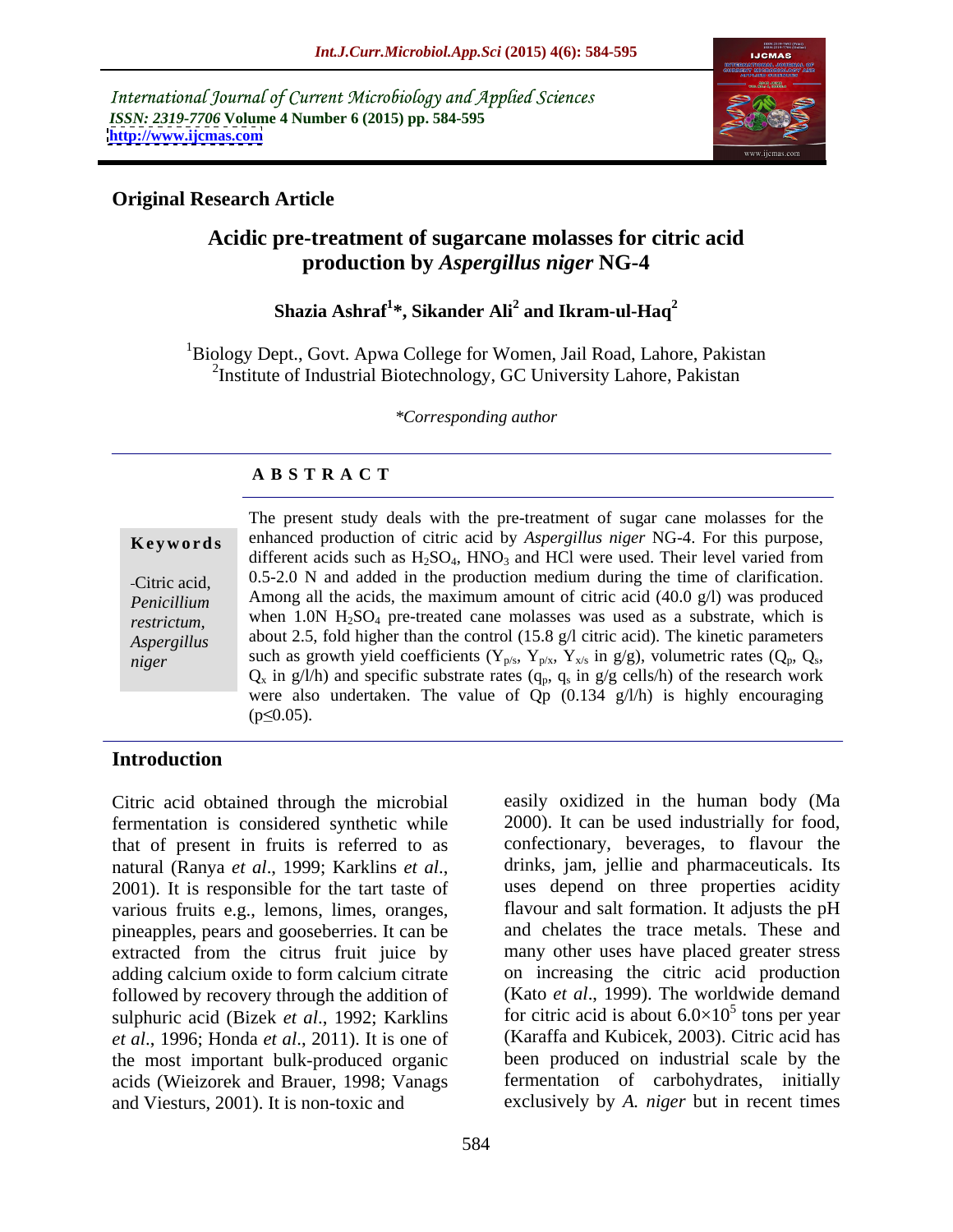many microorganisms have been evaluated by *A..niger* NG-4. All the optimizations for for the citric acid production including citric acid fermentation were carried out in bacteria e.g., *Bacillus licheniformis, B. subtilis, Brevibacterium flavum,* molasses, used as the basal fermentation *Arthrobactor paraffinens* & media was obtained after treatments with *Corynebacterium spp.* (Gomez *et al*., 1991), fungi e.g., *Aspergillus niger*, *A. awamori, A. foetidus*, *Penicillium restrictum, Trichoderma viride* & *Mucor pyriformis* (Kubicek *et al*., 1994) and yeasts e.g., *Candida lipolytica, C. intermedia, C. citrica* & *Saccharomyces cerevisiae* (Rymowicz *et al*., 1993; Kamzolova *et al*., 2003). However, *A. niger*, a filamentous fungus remained the organism of choice for citric Centre, Department of Botany, Government<br>college University, Lahore. It was acid production (Arzumanov *et al*., 2000; Wang *et al.*, 2015). Some  $4.5 \times 10^5$  tons of citric acid is being produced per year largely

The morphology of filamentous ml. This was cooked for 10-15 min while microorganisms during citric acid constant stirring until a clear solution fermentation varies from round pellets to free long filaments depending upon the 0.1N HCl or 0.1 NaOH. Approximately 5.0<br>
cultural conditions and strain conotune in of this medium was poured into the cultural conditions and strain genotype (Papagianni *et al*., 1998). All growth forms have their own characteristics regarding growth kinetics, nutrient consumption and broth toxicity (Allen and Robinson, 1990). The mycelium of *A. niger* is generally short and have branches with swollen tips. The effects of various cultural conditions and the rates of citric acid production by surface (Drysdale and McKay, 1995), submerged (Kirimura *et al*., 2000) and solid-state fermentations have been studied. Although surface culturing is still being used, most of the newly built citric acid plants have adopted submerged fermentation, a more sophisticated technology (Watanabe *et al.*,<br>1998). The submerged citric acid The composition of cane molasses depends fermentation process is labour intensive but gives higher production rates and uses less of cane as well as the processing conditions<br>space (Grewal and Kalra 1995). The present (Wolfram and Binkley, 1953). space (Grewal and Kalra, 1995). The present studies are concerned with the pretreatment of cane molasses for citric acid production

250 ml shake flasks. The clarified cane media was obtained after treatments with four different concentrations of nitric acid, sulphuric acid, hydrochloric acid.

# **Materials and Methods**

# **Organism**

 $\frac{5}{5}$  tons of maintained on 3.9 % potato dextrose agar by the *A. niger* fermentation (Li *et al.*, meanum was prepared by dissolving 39.0 g<br>2013). *A. niger* strain NG-4 was obtained from the stock culture of *Biotechnology Research Centre, Department of Botany, Government College University, Lahore*. It was (pH 5.6) slants. The potato dextrose agar medium was prepared by dissolving 39.0 g of PDA in approximately 800 ml of distilled water and raising the final volume upto 1000 ml. This was cooked for 10-15 min while formed. The pH was maintained at 5.6 by 0.1N HCl or 0.1 NaOH. Approximately 5.0 ml of this medium was poured into the individual test tubes. The tubes were cotton plugged and sterilized in an autoclave at 15.0 Ibs/in<sup>2</sup> pressure (121 $\degree$ C) for 15 min. After sterilization, the test tubes were kept in a slanting position (at an angle of about 30°) to increase the surface area. The PDA slants were then inoculated by transferring a small amount of *A. niger* conidia from the culture provided and incubated at 30°C (4-6 days) for maximum sporulation. The cultures were stored at 4°C in a lab cool (Sanyo, Japan), for further studies.

# **Composition of cane molasses**

The composition of cane molasses depends on the climatic factors, variety and maturity of cane as well as the processing conditions (Wolfram and Binkley, 1953). Consequently, considerable variations may be found in the nutrient contents, flavour,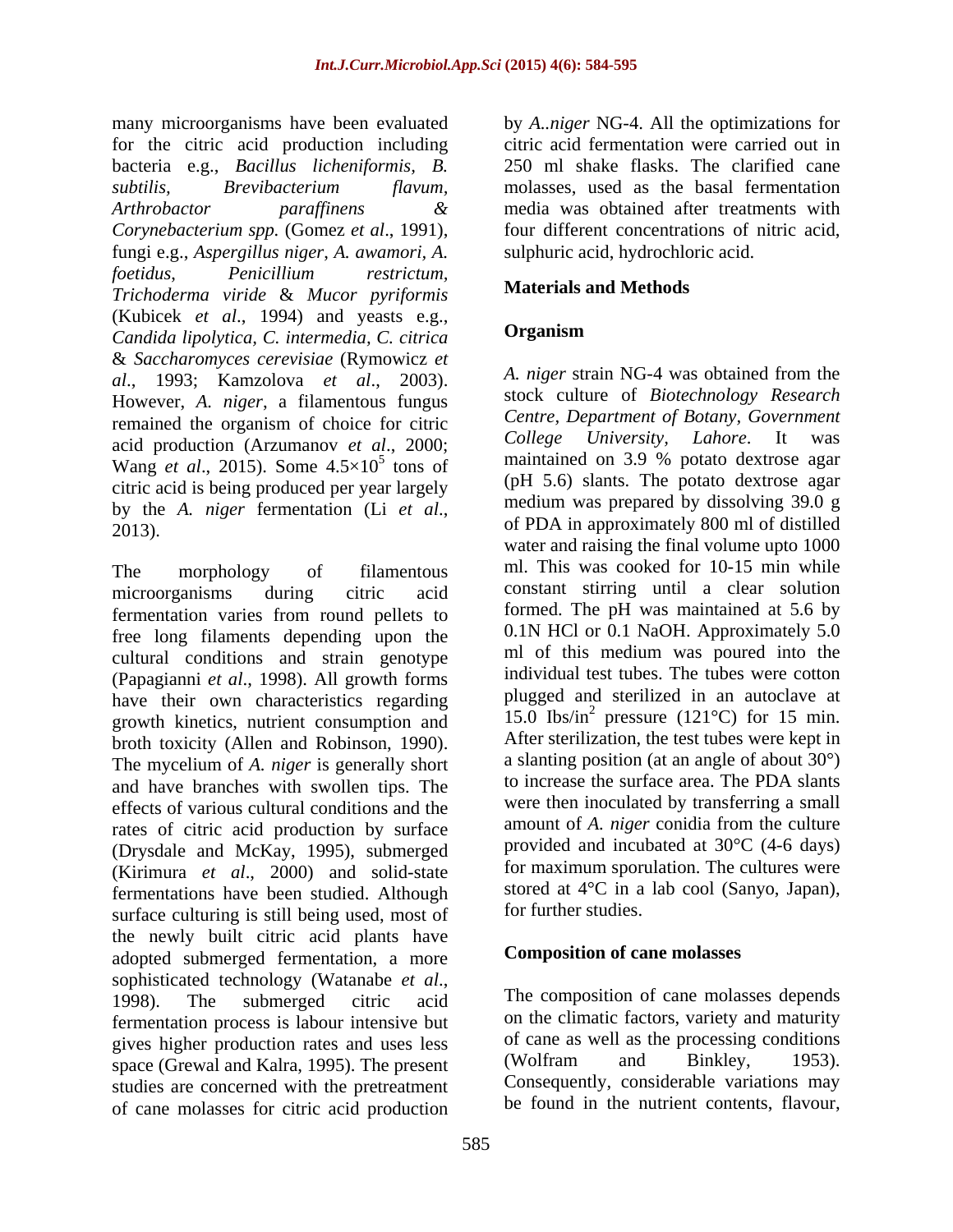colour and viscosity. The typical nutrient analysis of cane molasses used in the present

Cane molasses obtained from Kamalia Sugar Mills, Pvt. Ltd. (Kamalia, Pakistan) was pre-treated. Different acids i.e.,  $H_2SO_4$ , UK) at 200 rpm for 168 h. The ingredients  $HNO_3$  and HCl were used for molasses pre- of the flasks were then filtered and the treatment. Their level was varied from 0.5, 1.0, 1.5 and 2.0 N. For each trial, 15 ml of the cane molasses was diluted upto 100 ml with distilled water. Then 5.0 ml of the acid **Assay methods** was added and placed in a water bath at  $90 \pm 2^{\circ}$ C for 1 h. After cooling at room Sugar estimation temperature, the medium was neutralized black and lower yellowish brown due to the supernatants were diluted to desired sugar UV/VIS-scanning spectrophotometer

Conidial inoculum was used in the present (w/v) diocetyl ester of sodium sulfo succinic was used to break the conidial clumps. The homogenous mixture of the conidial filtrate sample with distilled water. The % measured on a haemocytometer (Neubauer spectrophotometer and the sugar Precicdor HBG, Germany) after Sharma concentration was determined from standard (1989). The conidial count in 1.0 ml of inoculum was calculated to be  $1.2\times10^{6}$ conidia. **Estimation of dry cell mass**

study is variable (Table 1). The vere autoclaved at 15.0 lbs/in<sup>2</sup> pressure for **Molasses clarification** the flasks were inoculated with 1.0 ml of the at pH 6.0 was added into individual 250 ml cotton plugged conical flasks. The flasks  $^2$  programs for pressure for 15 min. After cooling at room temperature, conidial suspension and incubated at 30ºC in a rotary shaking incubator (Model: 10X400.XX2.C, SANYO Gallenkamp, PLC, UK) at 200 rpm for 168 h. The ingredients of the flasks were then filtered and the filtrate was used for the estimation of citric acid and residual sugar content.

# **Assay methods**

# **Sugar estimation**

with lime (CaO) and left to stand overnight. The estimation of total reducing sugars (as Two layers were formed, the upper shiny glucose) is based on the dinitrosalicylic acid presence of trace metals. The clear Ghose & Kostick (1970). A double beam level. (Model: Cecil-CE 7200-series, Aquarius, **Preparation of conidial inoculum** transmittance. The sugar concentration in study. Ten millilitre of sterilized 0.005 % of the DNS reagent and dilute culture filtrate acid (Monoxal O.T.) was added to a 3-5 day placed in a boiling water bath for 5 min. old slant culture having profuse conidial After cooling the contents of test tube at growth on its surface. An inoculum needle room temperature, the mixture was diluted tube was shaken vigorously to obtain a run in parallel replacing 2.0 ml of the dilute suspension. The conidial density was transmittance was estimated at 546 nm on a  $6\,$ (DNS) method after Miller (1959) and UV/VIS-scanning spectrophotometer UK) was used for measuring the % transmittance. The sugar concentration in culture filtrate was estimated by diluting the filtrate a hundred times. Two millilitres each of the DNS reagent and dilute culture filtrate were added into a test tube. The tube was to 20.0 ml with distilled water. A blank was filtrate sample with distilled water. The % spectrophotometer and the sugar concentration was determined from standard curve.

**Fermentation technique** The dry cell mass was determined by Twenty-five millilitre of the clarified cane weighed Whattman filter paper No. 44. molasses medium containing 150 g/l sugar Mycelia were thoroughly washed with tapfiltering the culture broth through a pre-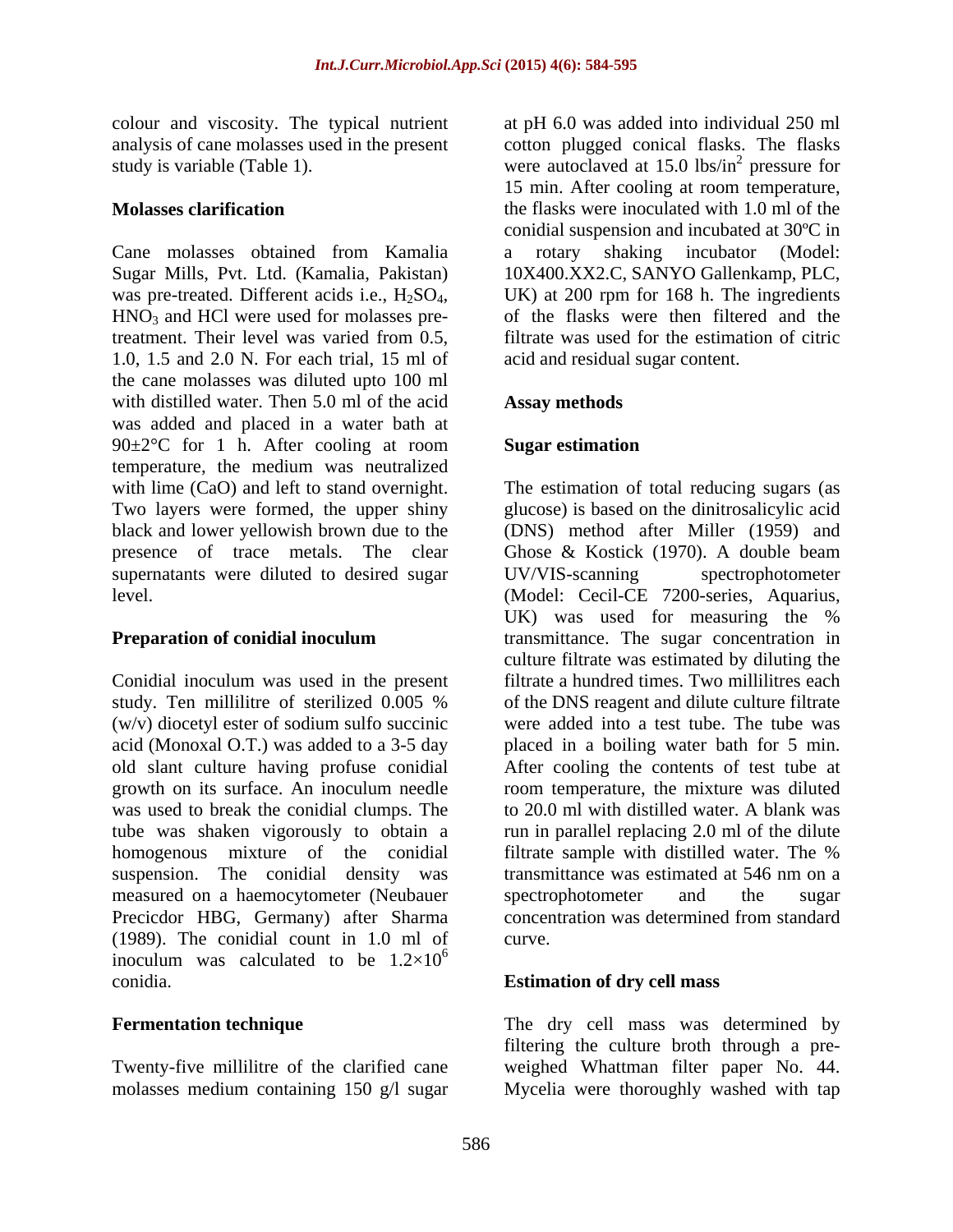water and dried in an oven (Model: 1442A, Memmert, Germany) at 105ºC for 2 h following Haq and Daud (1995). The filtrate was used for further analysis. The mycelial morphology was determined on an aliquot extended on the petri plates followed by the pellet diameter (Moreira *et al*., 1996).

The total acid (oxalic acid, fumaric acid, malic acid, succinic acid, etc) was estimated by titrating 10.0 ml of diluted culture filtrate against 0.1 N NaOH. Phenolphthalein was used as an indicator.

Titre x normality of alkali x equivalent weight of acidatues.

Volume of sample x 1000

Equivalent weight of the acid is 70. The  $HNO<sub>3</sub>$ total acid was reported in g/l.

Citric acid was estimated gravimetrically following the recommended pyridine-acetic anhydride method (Marrier and Boulet, 1958; Watanapokasin *et al*., 2007). The diluted culture filtrate (1.0 ml) along with 1.30 ml of pyridine was added into a test tube and swirled briskly prior to 5.70 ml of acetic anhydride addition. The test tube was placed in a water bath at  $32\pm0.5^{\circ}$ C for 30 min. The optical density was measured at 405 nm using a spectrophotometer. The citric acid concentration of the sample was estimated from a reference (run parallel, replacing 1.0 ml of the culture filtrate with determined following Suzuki *et al*. (1996).

% Citric acid = 
$$
\frac{\text{Citric acid}}{\text{Sugar used}} \times 100
$$

## **Kinetic parameters**

**Estimation of organic acid** For determining the kinetic parameters of batch fermentation process, the procedures of Pirt (1975) and Lawford & Roseau (1993) were adopted.

## **Total acid Statistical analysis**

Treatment effects were compared by the protected least significant difference method and one-way ANOVA (Spss-9, version-4) after Snedecor and Cochran (1980).

% Total acid = has been presented as Duncan's multiple Significance difference among the replicates ranges in the form of probability  $(\langle p \rangle)$  $\theta$ alues.

## $\times 100$ **Results and Discussion**

# **Pre-treatment of cane molasses with**  $HNO<sub>3</sub>$

**Citric acid**treatment of cane molasses with different
tric acid The data of Table 2 shows the effect of preconcentrations of  $HNO<sub>3</sub>$  (such as 0.5 N, 1.0) N, 1.5 N, 2.0 N) for citric acid production by *A. niger* strain NG-4. HNO<sub>3</sub> was added in the production medium during the time of molasses clarification.

distilled water). The % citric acid  $(w/v)$  was  $w$  was in the form of large round pollots The maximum amount of citric acid (36.5  $g/l$ ) was produced when 0.5 N HNO<sub>3</sub> pretreated cane molasses was used as a substrate that is 2.2 fold higher than the control (16.5 g/l citric acid). There is a gradual decrease in citric acid production at 1.0 N, 1.5 N and 2.0 N pretreated molasses. The sugar consumed was 133.5 g/l while dry cell mass was 52.0 g/l. Mycelial morphology was in the form of large round pellets.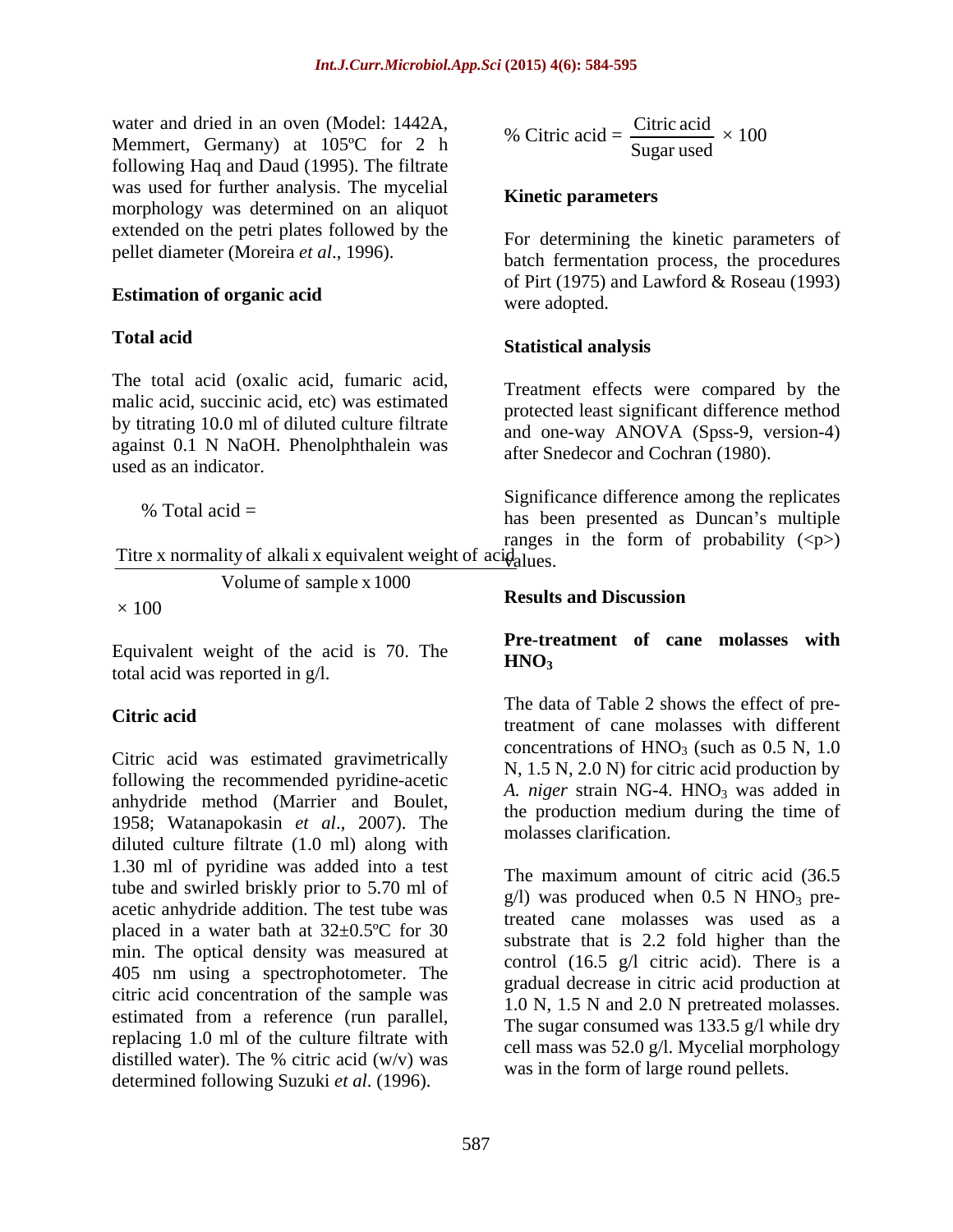concentrations were added in the production morphology was in the form of dumpy mass.

# **Pre-treatment of cane molasses with HCl**

The effect of pre-treatment of cane molasses with different levels of HCl (i.e., 0.5 N, 1.0 N,  $1.5$  N,  $2.0$  N) for citric acid production by acid production by A. *niger* strain NG-4 was<br>
a minimum and production by A. *niger* strain NG-4 was<br>
a undertaken. Their level varied from 0.5-2.0 *A. niger* strain NG-4 was also carried out (Table 4). Acid concentrations were added in the fermentation medium during the time of molasses clarification. Maximum amount molasses clarification. Among all the acids,<br>of citric acid  $(22.0 \text{ s}$ . The maximum amount of citric acid  $(40.0 \text{ s}$ of citric acid (33.0 g/l) was produced when 1.0 N HCl pre-treated cane molasses was used as a substrate. Control gave 18.0 g/l citric acid. Other acid concentrations, production of citric acid. The optimal sugar consumption and dry cell mass were 94.5 and 34.0 g/l, respectively. Viscous mycelial morphology was observed in the fermented

The rate of citric acid fermentation by a strain of *A. niger* NG-4 was investigated in shake flask. The fermentation was carried out from 24-242 h. After 24 h of incubation,

**Pre-treatment of cane molasses with** the amount of citric acid produced was **H2SO4** 10.50 g/l. Further increase in the incubation The effect of pre-treatment of cane molasses production. However, maximum production with different concentrations of  $H_2SO_4$  (such (57.0 g/l.) was achieved, 168 h, after as 0.5 N, 1.0 N, 1.5 N, 2.0 N) for citric acid inoculation. The sugar consumption and dry production by *A. niger* strain NG-4 was cell mass were 93.50 and 14.58 g/l, undertaken (Table 3). The acid respectively. The mycelial morphology was medium during the time of molasses incubation period did not show any clarification. The maximum amount of citric enhancement in citric acid production. acid (40.0 g/l) was produced when 1.0 N Hence optimum time for citric acid H2SO4 pre-treated cane molasses was used production was 168 h, after inoculation. as a substrate which is 2.5 fold higher than Different kinetic parameters such as product the control (15.8 g/l citric acid). The other and growth yield coefficients (Y p/s, Y p/x, concentrations, however, resulted in less Y x/s), volumetric rates (Qp, Qs, Qx) and production of citric acid in the broth. Sugar specific rate constants (qp, qs) were also consumption and dry cell mass were 93.6 studied (Figure 1). The values for Yp/s, and 44.2 g/l, respectively. Mycelial Yp/x, Qp and qp were more significant after period resulted in increased citric acid mixed mycelium. Further increase in 144 h of incubation than all other time periods, for citric acid production.

however, resulted in the decreased  $\frac{\text{man the control (13.8 g/T cluric acid)} }{\text{man the control (13.8 g/T cluric acid)}}$ culture broth. glucose while the other acids may have toxic **Rate of citric acid fermentation** and the presence of CI or NO<sub>3</sub> lons in the In the present study, the effect of pretreatment of cane molasses with different acids i.e.,  $H_2SO_4$ ,  $HNO_3$  and HCl on citric acid production by *A. niger* strain NG-4 was undertaken. Their level varied from 0.5-2.0 N. The acid concentrations were added in the production medium during the time of molasses clarification. Among all the acids, the maximum amount of citric acid (40.0  $g/l$ ) was produced when 1.0N H<sub>2</sub>SO<sub>4</sub> pretreated cane molasses was used as a substrate, which is about 2.5, fold higher than the control (15.8 g/l citric acid). It might be due to that  $H_2SO_4$  provides available sulphate ions, which facilitate the optimal growth and also it hydrolyses the sucrose into simpler sugars particularly inhibitory effects on the mycelial growth due to the presence of  $CI<sup>-</sup>$  or  $NO<sub>3</sub>$  ions in the medium (Xu *et al.*, 1989). The H<sub>2</sub>SO<sub>4</sub> concentrations other the optimal, however, resulted in less production of citric acid in the broth. Sugar consumption and dry cell mass were 93.6 and 44.2 g/l, respectively.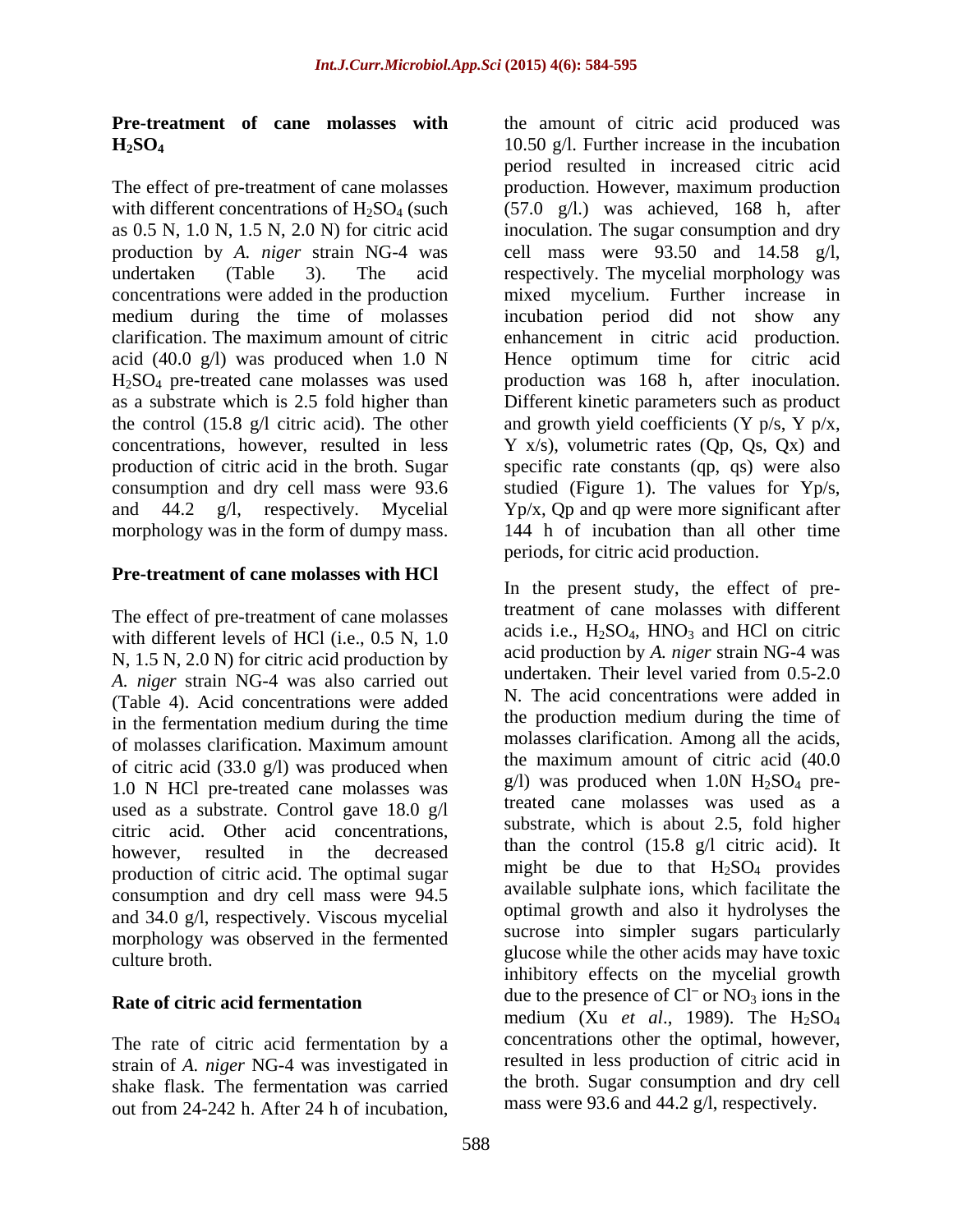| Components                       | Concentration range $(g/l)$ |
|----------------------------------|-----------------------------|
| Water                            | $170 - 250$                 |
| Sucrose                          | $300 - 400$                 |
| Dextrose (Glucose)               | $40.0 - 90.0$               |
| Levulose (Fructose)              | $50.0 - 120.0$              |
| Ash contents                     | $70.0 - 150$                |
| Nitrogenous compounds            | $20.0 - 60.0$               |
| Non-nitrogenous compounds        | $20.0 - 80.0$               |
| Waxes, sterols and phospholipids | $1.0 - 10.0$                |
|                                  |                             |

**Table.1** Typical nutrient analysis of cane molasses

| Table.2 Pre-treatment of cane molasses with HNO3 for citric a<br>. A. mee $r$<br>ic acid production by<br>ιτ th∆ |  |
|------------------------------------------------------------------------------------------------------------------|--|
| NG.<br>i shake flask<br>uaill i vo                                                                               |  |

| Conc. of $HNO3$ | Sugar<br>consumed $(g/l)$ | Dry cell mass<br>(g/l) | Citric acid $(g/l)$    | Mycelial<br>morphology |
|-----------------|---------------------------|------------------------|------------------------|------------------------|
| Control         | $102.5 \pm 3.2$           | $42.0 \pm 2.2$         | $16.5 \pm 3.1$         | Viscous                |
| 0.5             | $133.5+4.2$               | $52.0 \pm 2.2$         | $36.5 \pm 3.1^{\circ}$ | Large pellets          |
| 1.0             | $137.6 \pm 3.5$           | $40.6 \pm 3.0$         | $34.2 \pm 2.5^{ab}$    | Mixed pellets          |
| 1.5             | $121.5 \pm 3.6$           | $38.5 \pm 2.7$         | $31.0 \pm 2.2^b$       | Fine pellets           |
| 2.0             | $142.8 \pm 6.2$           | $37.4 \pm 2.5$         | $26.5 \pm 3.6^c$       | Fine pellets           |

Sugar concentration, 150.0 g/l; Fermentation period, 168 h; Temperature, 30ºC; Initial pH, 6.0. ± indicates standard error of means among the three parallel replicates. The values differ significantly at  $p \le 0.05$ .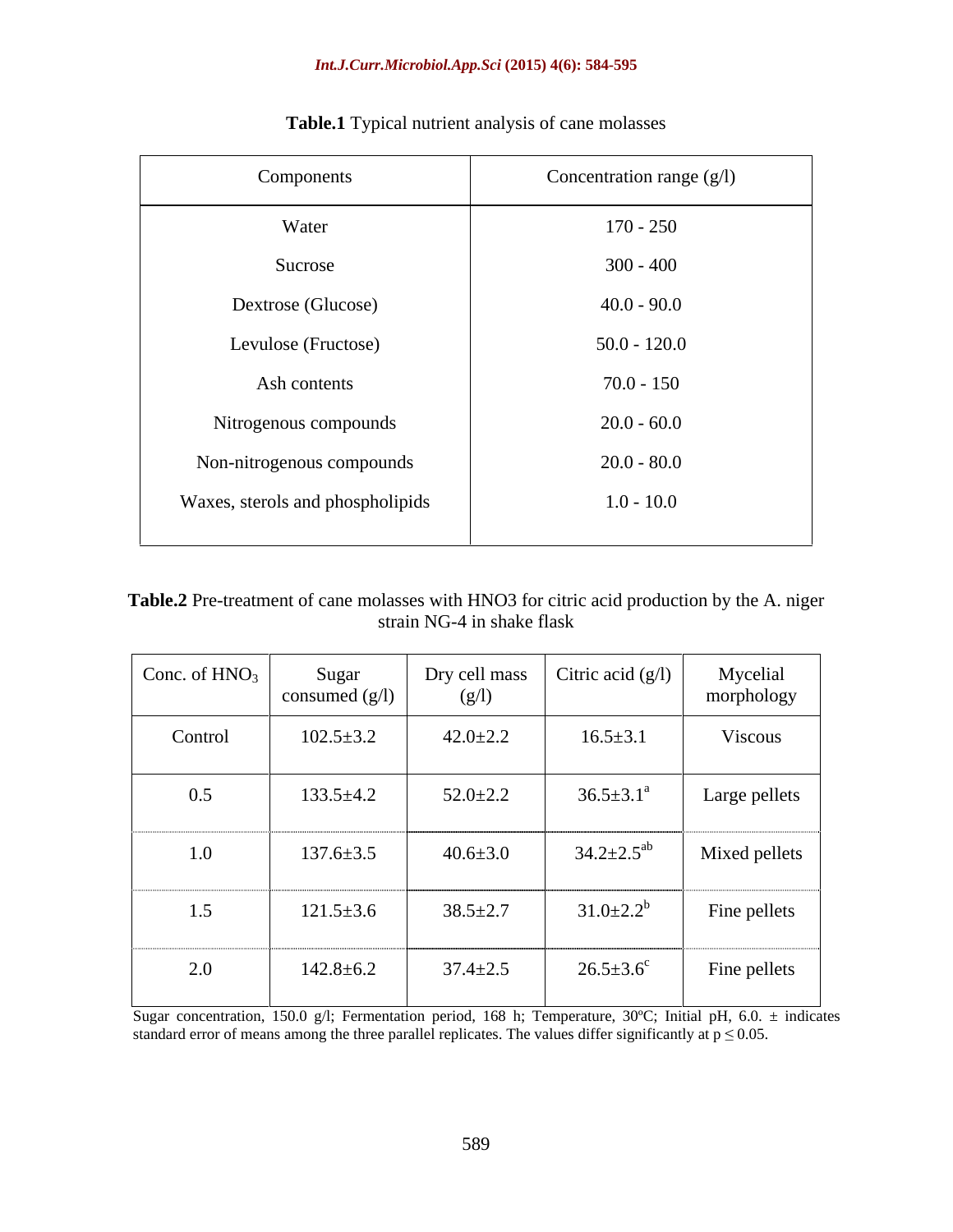| Conc. of<br>H <sub>2</sub> SO <sub>4</sub> | Sugar<br>consumed $(g/l)$ | Dry cell mass<br>(g/l) | Citric acid $(g/l)$          | Mycelial<br>morphology |
|--------------------------------------------|---------------------------|------------------------|------------------------------|------------------------|
| Control                                    | $98.2 \pm 3.1$            | $43.5 \pm 2.8$         | $15.8 \pm 3.1$               | Viscous                |
| 0.5                                        | $72.5 \pm 2.8$            | $47.0 \pm 3.1$         | $38.5 \pm 4.2^b$             | Dumpy mass             |
| 1.0                                        | $93.6 \pm 3.2$            | $44.2 \pm 1.4$         | $40.0 \pm 1.9^{\text{a}}$    | Dumpy mass             |
| 1.5                                        | $84.0 \pm 3.7$            | $55.5 \pm 2.6$         | $33.5 \pm 1.9^b$             | Large pellets          |
| 2.0                                        | $75.5 \pm 4.2$            | $48.5 \pm 3.0$         | $31.4 \pm 2.4$ <sup>cd</sup> | Mixed pellets          |

**Table.3** Pre-treatment of cane molasses with H2SO4 for citric acid production by the *A. niger* strain NG-4 in shake flask

Sugar concentration, 150.0 g/l; Fermentation period, 168 h; Temperature, 30ºC; Initial pH, 6.0. ± indicates standard error of means among the three parallel replicates. The values differ significantly at  $p \le 0.05$ .

| <b>Table.4</b> Pre-treatment of cane molasses with HCl for citric acid production by the |  |
|------------------------------------------------------------------------------------------|--|
| , 7 <b>m</b><br>A. <i>niger</i> strain NG-4 in shake flask                               |  |

| Conc. of HCl | Sugar<br>consumed $(g/l)$ | Dry cell mass<br>(g/l) | Citric acid $(g/l)$          | Mycelial<br>morphology |
|--------------|---------------------------|------------------------|------------------------------|------------------------|
| Control      | $101.5 \pm 3.2$           | $38.0 \pm 2.5$         | $18.0 \pm 2.1$               | Viscous                |
| 0.5          | $105.5 \pm 2.8$           | $37.6 \pm 2.4$         | $30.5 \pm 1.2$ <sup>ab</sup> | Viscous                |
| 1.0          | $94.5 \pm 2.2$            | $34.0 \pm 2.0$         | $33.0 \pm 1.2^{\text{a}}$    | Viscous                |
| 1.5          | $89.4 \pm 3.1$            | $37.2 \pm 2.8$         | $26.8 \pm 2.0^{\circ}$       | Fine pellets           |
| 2.0          | $73.0 \pm 1.2$            | $12.8 \pm 1.8$         | $22.1 \pm 1.6$ <sup>cd</sup> | Gelatinous             |

Sugar concentration, 150.0 g/l; Fermentation period, 168 h; Temperature, 30ºC; Initial pH, 6.0. ± indicates standard error of means among the three parallel replicates. The values differ significantly at  $p \le 0.05$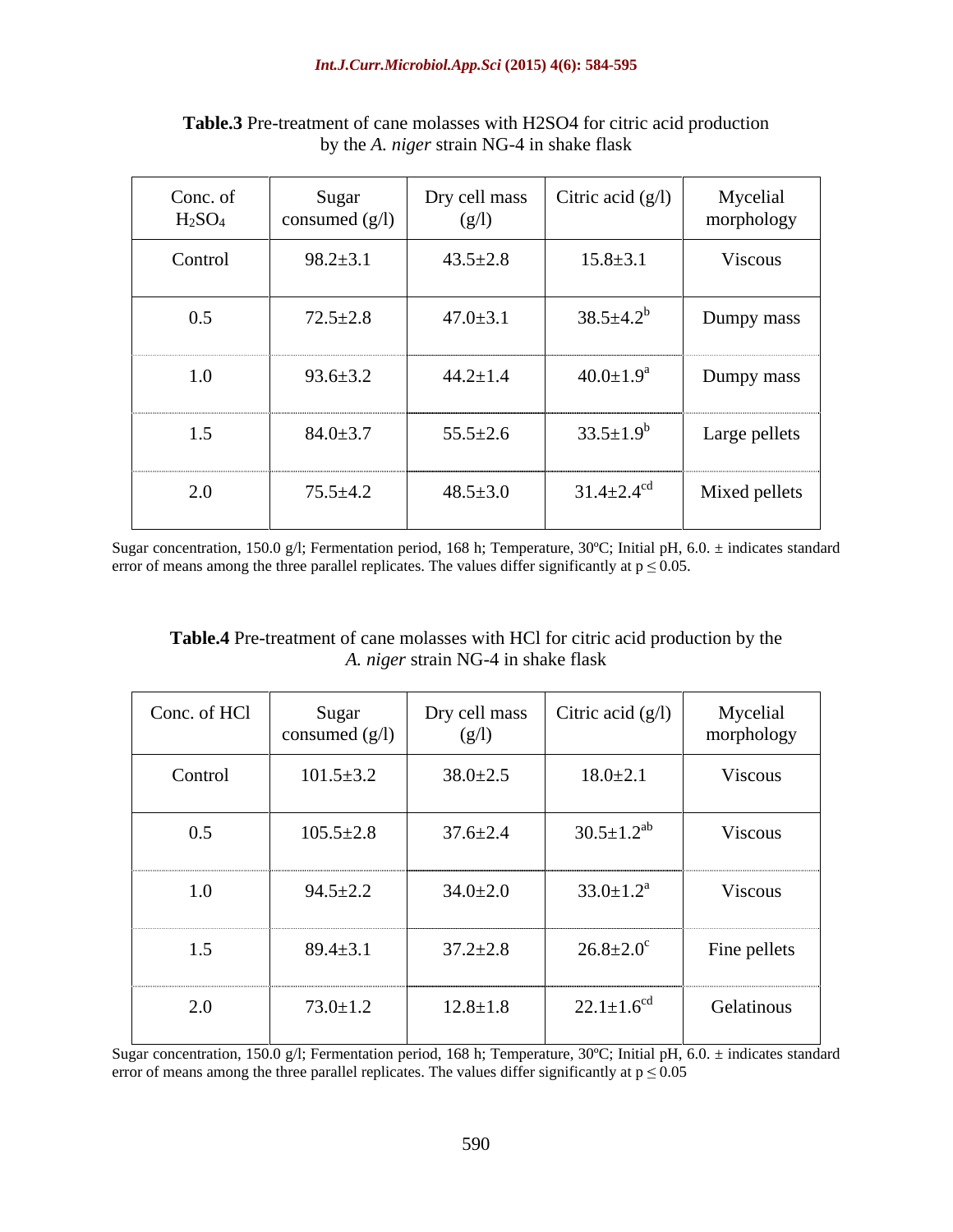|            | Incubation   Dry cell mass | Sugar               | Citric acid $(g/l)$ | Mycelial            |
|------------|----------------------------|---------------------|---------------------|---------------------|
| period (h) | (g/l)                      | consumption $(g/l)$ |                     | morphology          |
| 24         | $6.64 \pm 0.2$             | $55.00 \pm 2.0$     | $10.5 \pm 0.1$      | Elongated mycelium  |
| 48         | $9.50 \pm 0.1$             | $70.00 \pm 2.5$     | $21.0 \pm 0.1$      | Round pellets       |
| 72         | $11.00 \pm 0.2$            | $80.50 \pm 2.0$     | $24.5 \pm 0.2$      | Small round pellets |
| 96         | $11.58 \pm 0.2$            | $85.00 \pm 4.0$     | $31.0 \pm 0.2$      | Large round pellets |
| 120        | $12.32 \pm 0.2$            | $91.20 \pm 5.5$     | $42.0 \pm 0.2$      | Small round pellets |
| 144        | $13.47 \pm 0.5$            | $92.30 \pm 5.0$     | $48.0 \pm 0.2$      | Small round pellets |
| 168        | $14.58 \pm 0.3$            | $93.50 \pm 3.5$     | $57.0 \pm 0.4$      | Mixed mycelium      |
| 192        | $16.79 \pm 1.2$            | $99.78 \pm 2.9$     | $42.0 \pm 0.5$      | Gelatinous mass     |
| 216        | $16.20 \pm 1.0$            | $104.48 \pm 3.4$    | $35.0 \pm 0.2$      | Dumpy mass          |
| 242        | $17.98 \pm 1.1$            | $110.30 \pm 4.0$    | $39.7 \pm 0.4$      | Dumpy mass          |

**Table.5** Rate of citric acid fermentation by a mutant strain of *A. niger* NG-4 in shake flask

Initial sugar concentration, 150.0 g/l; Temperature, 30°C; Initial pH, 6.0; Potassium ferrocyanide, 200 ppm. ± indicates standard error of means among the three parallel replicates. The values differ significantly at  $p \le 0.05$ 

**Figure.1** Comparison of product and growth yield coefficients for citric acid fermentation



Yp/s = g citric acid produced /g substrate consumed

 $Yp/x = g$  citric acid produced /g cell formed;  $Yx/s = g$  cell formed / g substrate consumed Y error bars indicate the standard error of means among the three parallel replicates. The values differ significantly at  $p \le 0.05$ .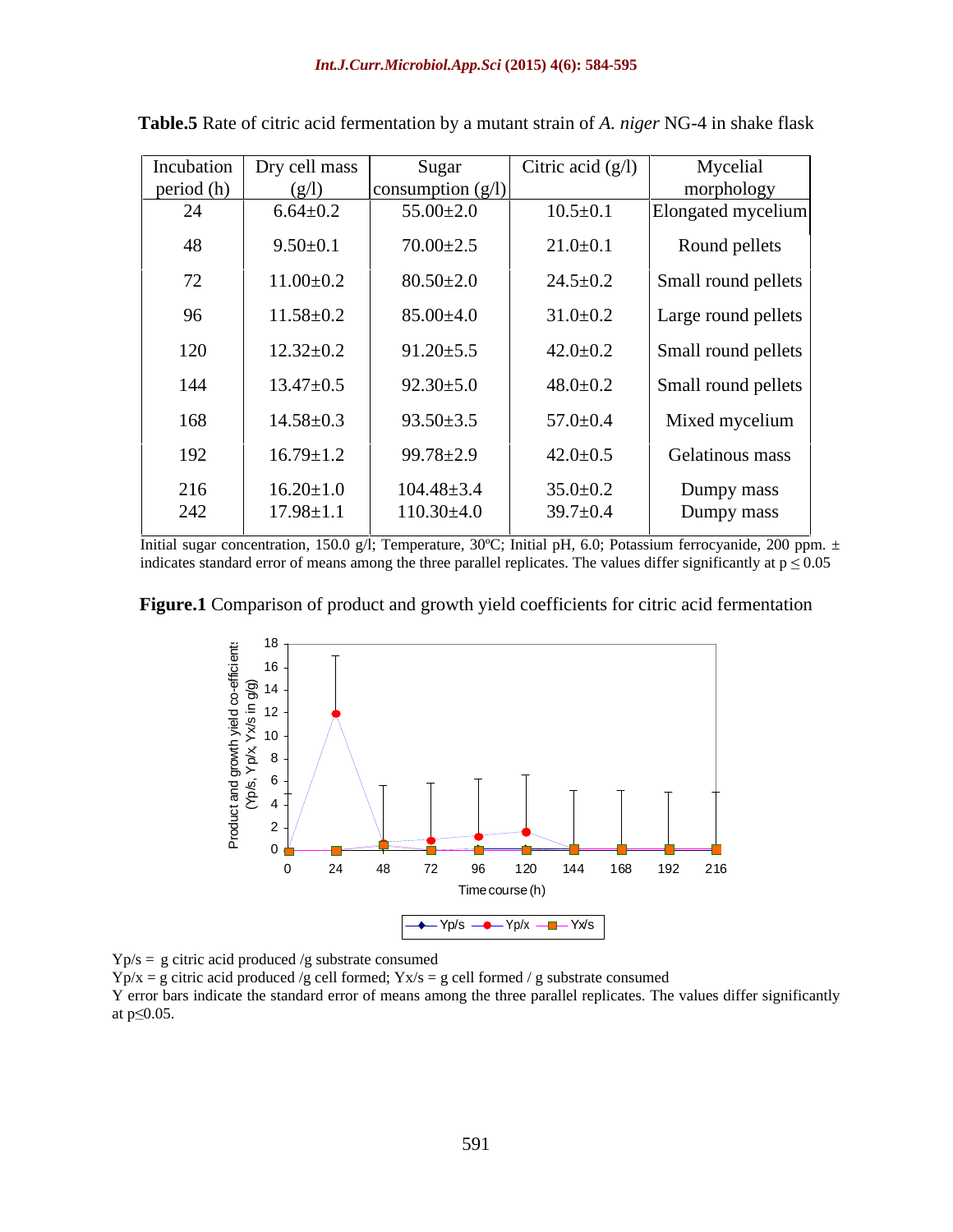Mycelial morphology was in the form of i.e. incubation temperature 30°C, initial Kristiansen *et al.* (1999) pointed out that the NH<sub>4</sub>NO<sub>3</sub> 0.15 %, CaCl<sub>2</sub> 2.0 % K<sub>2</sub>HPO<sub>4</sub> 0.20

The maximum yield of citric acid  $(57.0 \text{ g/l})$  replacements. The study is directly was achieved, 168 h after incubation. nitrogen in fermentation medium, the age of fungi, the presence of inhibitors produced by fungi itself and the depletion of sugar contents (Xie and West, 2009; Kutyła- to be considered by citric acid producers to Olesiuk *et al*., 2014). In batch-wise obtain the economically favourable process. fermentation of citric acid, the production The design of culture media should base on starts after a lag phase of one day and reaches maximum at the onset of stationery phase. This finding is in agreement with the substrates, the physical conditions and observations of Vergano *et al.* (1996) and Rajoka *et al.* (1998). Clark (1962) obtained about 70% conversion of available sugar, 192 h after incubation. Hence, our finding is more encouraging as compare to Clark (1962) due to short incubation period.

The kinetic parameters such as growth yield coefficients  $(Y_{p/s}, Y_{p/x}, Y_{x/s} \text{ in } g/g)$ , 48. volumetric rates  $(Q_p, \dot{Q}_s, Q_x \text{ in } g/l/h)$  and specific substrate rates  $(q_p, q_s \text{ in } g/g \text{ cells/h})$ of the research work were also undertaken. The mutant strain of *A. niger* NG-110 showed improved values for  $Y_{p/s}$ ,  $Y_{p/x}$ , and *Appl. Microbiol. & Biotechnol.*, 53(5),  $Y_{x/s}$ . Similar kind of work has also been  $525-529$ . reported by Pirt (1975). Maximum growth in Bizek, V., Horacek, J., Reriha, R. & terms of specific growth rate  $(\mu$  in h<sup>-1</sup>) was only marginally different during growth of citric acid with solutions of mutant *A. niger* GCB-47 on 150 g/l carbohydrates in molasses at 30°C (than  $32^{\circ}$ C or 165 g/l sugar). However, when the culture was monitored for  $Y_{x/s}$ ,  $Q_s$  and  $q_s$ , there was a significant enhancement in these cane molasses. *Biotechnol*. & variables at optimal nutritional conditions,

dumpy mass. In a similar kind of study, sugar concentration 150 g/l, methanol 1.0 %, great advantage of the molasses clarification % and an incubation period of 168 h (7 is to have a pure substrate or/and a substrate days). This indicated that the mutant strain with minimum quantity of trace metals and used in the current studies is a faster contaminants. growing organism and have the ability to Further increase in incubation period did not *al*. (1998) and Jernejc & Legisa (2004). enhance citric acid production. It might be Maximum values for  $Y_{p/s}$ ,  $Q_p$  and  $q_p$  were due to decrease in amount of available several folds improved over the previous  $NH_4NO_3$  0.15 %, CaCl<sub>2</sub> 2.0 % K<sub>2</sub>HPO<sub>4</sub> 0.20 overproduce citric acid without additional replacements. The study is directly substantiated with the findings of Rajoka *et*  workers (Pirt 1975; Rohr 1998).

> Thus it can be concluded, many factors need the qualitative and quantitative requirements of nutrients, the interactions between medium stability.

# **References**

- Allen, D.G. & Robinson, C.W. (1990) Measurement of rheological properties of filamentous fermentation broths. *Chemical Engin. Scis.*, 45, 37- 48.
- Arzumanov, T.E., Shishkanova, N.V. & Finoginava, T.V. (2000) Biosynthesis of citric acid by *Yarrowia lipolytica* by repeated batch culture on ethanol. *Appl. Microbiol. & Biotechnol.,* 53(5), 525-529.
- -1 ) was Kousova, M. (1992) Extraction of citric acid with solutions of trialkalyamine. *Indust. Engin. Chem. Res.,* 31, 1554-1562.
	- Clark, D.S. (1962) Submerged citric acid fermentation of ferrocyanide treated cane molasses. *Biotechnol. & Bioengin.*, 4, 17-21.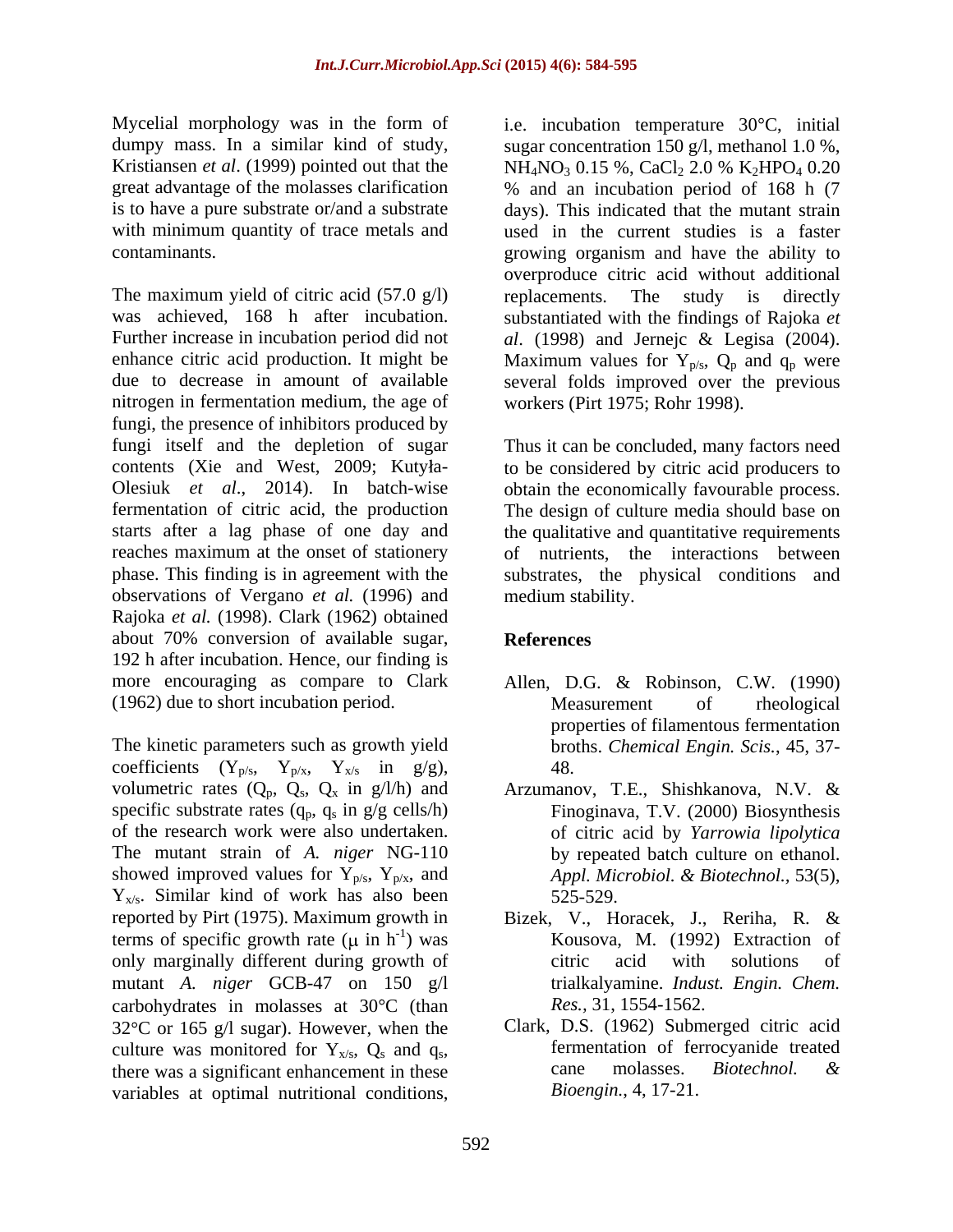- culture. *Lett. Appl. Microbiol*., 20,
- Ghose, T.K. & Kostick, J.A. (1970) A *Microbiol*. & Biotechnol.,
- Ghose, T.K. (1969) Continuous enzymatic culture filtrates of *Trichoderma viride*
- Gomez, O., Ramon, J., Ramon, M., Luis, J. & Zori, D. (1991) Eur. Patent
- Haq, P.B. & Daud, D.A. (1995) Process of citric acid. *J. Biotechnol*., 9, 31-35.
- as a ku80 homolog in citric acid-
- Jernejc K, Legisa M. (2004). A drop of acid accumulation by some strains
- Kamil, S., Ali, S., Butt, W.A. & Haq, I. (2002) Semi-pilot scale-up citric acid
- Kamzolova, S.V., Shishkanova, N.V., (2003) Oxygen requirements for
- Drysdale, C.R. & McKay, A.M. (1995) Karaffa, L. & Kubicek, C.P. (2003) Citric acid production in surface Aspergillus niger citric acid 252-254. well working black box? *Appl. Aspergillus niger* citric acid accumulation: Do we understand this
	- model for continuous enzymatic Karklins, R., Lemba, J. & Viesturs, U. saccharification of cellulose with (2001) Biotechnology for organic simultaneous removal of glucose acids production. *J. Biotechnol.*, 5(6) syrup. *Biotechnol. & Bioengin*., 12(6), *Microbiol. & Biotechnol*., Karklins, R., Lemba, J. & Viesturs, U. 281-283.
	- 921-946. Karklins, R., Skrastina, M. & Ingemara, M. saccharification of cellulose with citric acid production. *J. Fac. Sci*., 4, (1996) *Aspergillus niger* strain R-5 for 355-359.
	- QM 6a. *Biotechnol. & Bioengin.*, 11, Kato, Y., Hirayama, N., Omori, T., Hoshino, 239-261. M. & Fujii, Y. (1999) Citrus fruit Kato, Y., Hirayama, N., Omori, T., Hoshino, M. & Fujii, Y. (1999) Citrus fruit vinegar and production thereof. *Eur. Appl. Ep*., 98, 640-645.
	- 438,369. Kristiansen, B., Mattey, M. & Linden, J. mycelial dry weight calculation for Taylor and Francis Inc. Philadelphia, (1999) Citric Acid Biotechnology. pp. 55-62.
- Honda Y, Kobayashi K, Kirimura K. Kubicek, C.P., Witteveen, C.F.B. & Visser, (2011). Increases in gene-targeting J. (1994) Regulation of organic acid frequencies due to disruption of kueA production by Aspergilli. Plenum production by *Aspergilli*. Plenum Press, New York, pp. 35-145.
	- producing *Aspergillus niger*. Biosci Kutyła-Olesiuk A, Wawrzyniak UE, Ciosek Biotechnol Biochem. 75(8):1594-6. <br>P. Wróblewski W. (2014). intracellular pH stimulates citric acid production by *Aspergillus niger*. P, Wróblewski W. (2014). Electrochemical monitoring of citric Anal Chim Acta. 1;823:25-31.
	- of*Aspergillus niger*. J Lawford, H.G. & Roseau, J.D. (1993) Biotechnol. 2004 Sep 9;112(3):289-<br>
	Mannose fermentation by 97. ethanologenic recombinants of *E. coli* Mannose fermentation by and kinetical aspects. *Biotechnol. Lett.*, 15, 615-620.
	- fermentation by N-methyl N-nitro N- Li A, Pfelzer N, Zuijderwijk R, Brickwedde nitroso guanidine induced mutant A, van Zeijl C, Punt P. (2013). strain of *Aspergillus niger* NGGCB- Reduced by-product formation and 101. *Ind. J. Plant Scis.*, 1(2), 146-149. modified oxygen availability improve Morgunov, I.G. & Finogenova, T.V. *Aspergillus niger*. Appl Microbiol itaconic acid production in *Aspergillus niger.* Appl Microbiol Biotechnol. 97(9):3901-11.
	- growth and citric acid production of Ma, J.F. (2000) Role of organic acids in *Yarrowia lipolytica*. *FEM Yeast Res*., 3(2), 217-222. detoxification of aluminum in higher plants. *Plant & Cell Physiol*., 41(4), 383-390.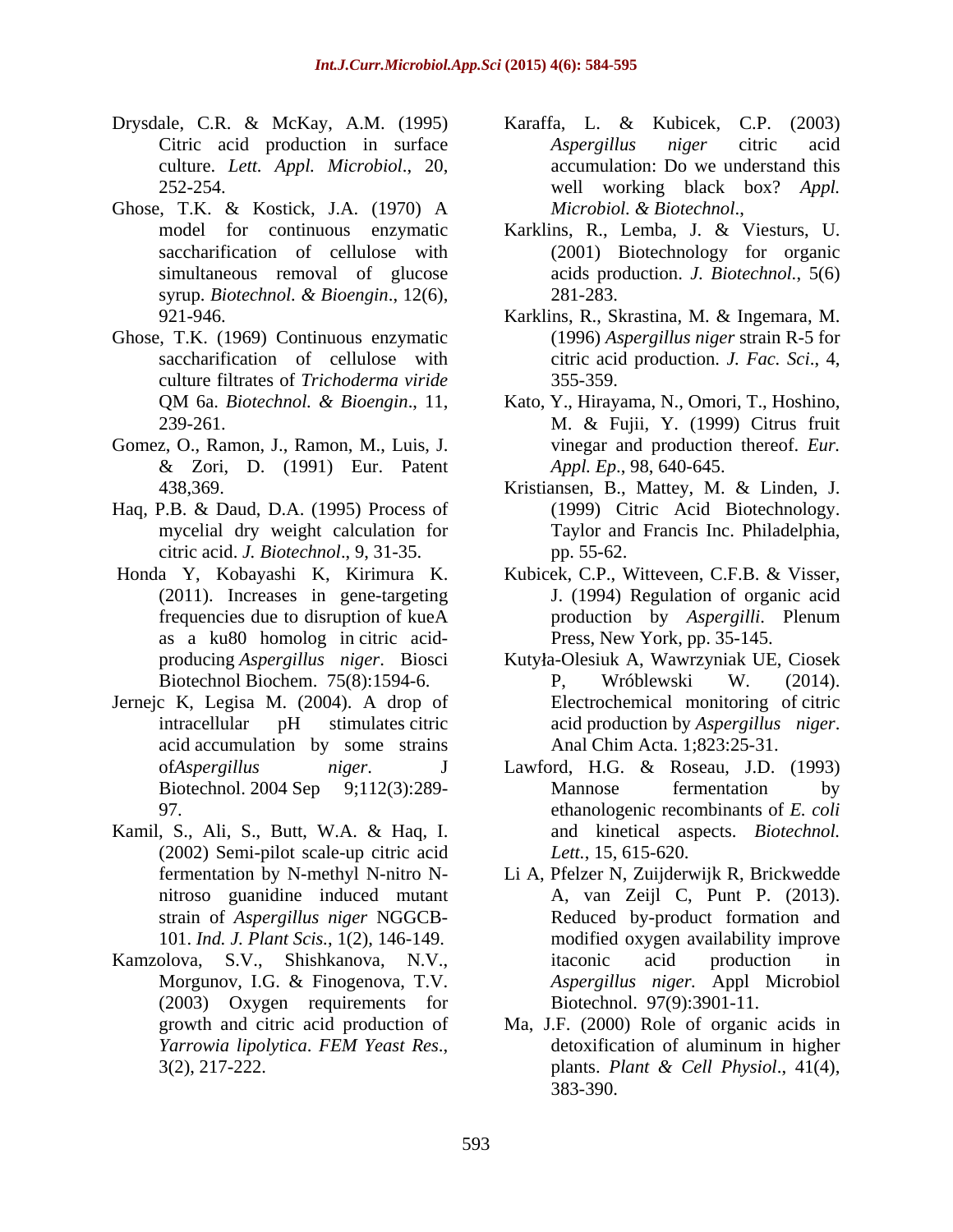- Marrier, J.R. & Clark, D.S. (1962) An Rymowicz, W., Wojtatowicz, M., Robak,
- Miller, G.L. (1959) Use of dinitrosalicylic 170.
- Moreira, M.T., Sanroman, A., Feijoo, G. & Lema, J.M. (1996) Control of pellet 5), 426-435. *Aspergillus niger* and *Phanerochaete*
- Papagianni, M., Mattey, M. & Kristiansen, stirred tank and a tubular loop
- Pirt, S.J. (1975) Principles of microbes & Scientific, London, UK, pp. 16, 53-67,
- Prescott, S. & Dunn's, A. (1987) Industrial Food Technol. & Biotechnol., 39(1),
- Rajoka, M.I., Ahmad, M.N., Shahid, R.,
- Ranya, A.A., Osama, M.S. & Mustafa, A.B.
- 
- improved colorimetric method for M. & Jurgielewicz, W. (1993) The use determining ferrocyanide of immobilized *Yarrowia lipolytica* concentration and its application to eells in calcium alginate for citric acid molasses. *Analyst.,* 85, 574. production. *Acta Microbiol.*, 42, 163 cells in calcium alginate for citric acid 170.
- acid reagent for determination of Schuster, E., Dunn-Coleman, N., Frisvad, reducing sugar. *Anal. Chem*., 31(3), J.C. & Van Dijck, P.W. (2002) On the 426-428. safety of Aspergillus niger--A review.<br>ra, M.T., Sanroman, A., Feijoo, G. & Appl. Microbiol. & Biotechnol., 59(4safety of *Aspergillus niger*--A review. *Appl. Microbiol. & Biotechnol*., 59(4- 5), 426-435.
- morphology of filamentous fungi in Sharma, P.D. (1989) Methods in fluidised bed bioreactors by means of Microbiology, Microbio=logy and a pulsing flow: Application to Plant Pathology, Ed. 1st Rastogi and Sharma, P.D. (1989) Methods in Microbiology, Microbio=logy Company Meerut, India pp. 33-35.
- *chrysosporium. Enzyme & Microbial* Snedecor, G.W. & Cochran, W.G. (1980) *Technol.*, 19, 261-266. Statistical Methods, 7th Edition, Iowa State University, pp. 32-43.
- B. (1998) Citric acid production and Suzuki, A., Sarangbin, S., Kirimura, K. & morphology of *Aspergillus niger* as Usami, S. (1996) Direct production of functions of the mixing intensity in a citric acid from starch by 2bioreactor. *Biochem. Engin. J*(3), 197- 205. *Bioengin.*, 4(81), 520-533. deoxyglucost resistant mutant strain o*f Aspergillus niger. J. Ferment.*
- cell cultivation. Black Wells Vanags, J. & Viesturs, U. (2001) Local 114. food industry and biotechnology. Microbiology, 4th Edition. CBS . A construction of the construction of the construction of the construction of the construction of the construction of the construction of the construction of the construction of the construction of the construction of th mixing intensity measurements for the *Food Technol. & Biotechnol*., 39(1), 59-65.
- Publishers and Distributors, New Vergano, M.G., Femandez, N., Soria, M.A. Delhi, pp. 710-715.  $\&$  Kerber, M.S. (1996) Influence of Latif, F. & Parvez, S. (1998) Citric **entity preparation** by Aspergillus niger. J. acid production from sugar-cane *Biotechnol.*, 12(6), 655-656. & Kerber, M.S. (1996) Influence of inoculum preparation on citric acid preparation by *Aspergillus niger. J. Biotechnol*., 12(6), 655-656.
- molasses by cultures of *Aspergillus*  Wang L, Zhang J, Cao Z, Wang Y, Gao Q, *niger*. *Biologia*, 44(1), 241-253. Zhang J, Wang D. (2015). Inhibition (1999) Production and purification of citric acid by *A. niger. Alex. J. Pharm. Aspergillus niger*. Microb Cell Fact. *Sci.*, 13(1), 57-60 16;14(1):7. of oxidative phosphorylation for enhancing citric acid production by 16;14(1):7.
- Rohr, M. (1998) A century of citric acid Watanabe, T., Suzuki, A., Nakagawa, H., fermentation and research. *Food Technol. & Biotechnol.*, 36(1), 163- 171. hydrolysate by a 2-deoxyglucose-Kirimura, K. & Usami, S. (1998) Citric acid production from cellulose resistant mutant strain of *Aspergillus*